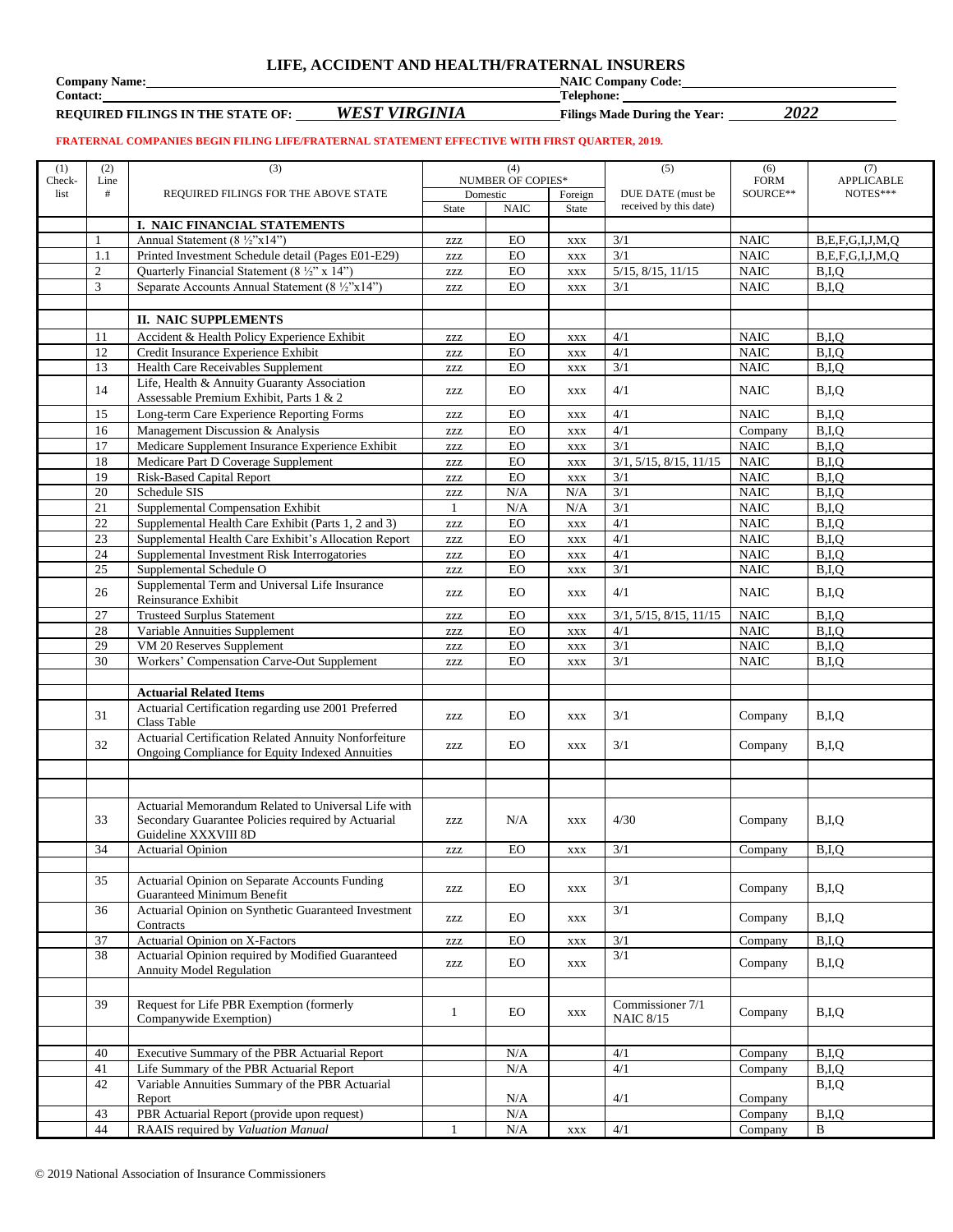| (1)    | (2)   | (3)                                                                                                | (4)            |                          | (5)            | (6)                         | (7)          |                              |
|--------|-------|----------------------------------------------------------------------------------------------------|----------------|--------------------------|----------------|-----------------------------|--------------|------------------------------|
| Check- | Line  |                                                                                                    |                | <b>NUMBER OF COPIES*</b> |                |                             | <b>FORM</b>  | <b>APPLICABLE</b>            |
| list   | #     | REQUIRED FILINGS FOR THE ABOVE STATE                                                               |                | Domestic                 | Foreign        | DUE DATE (must be           | SOURCE**     | NOTES***                     |
|        |       |                                                                                                    | State          | <b>NAIC</b>              | State          | received by this date)      |              |                              |
|        | 45    | Reasonableness & Consistency of Assumptions                                                        | <b>ZZZ</b>     | EO                       | <b>XXX</b>     | 3/1, 5/15, 8/15, 11/15      | Company      | B,I,Q                        |
|        |       | Certification required by Actuarial Guideline XXXV                                                 |                |                          |                |                             |              |                              |
|        | 46    | Reasonableness of Assumptions Certification required                                               | ZZZ            | EO                       | <b>XXX</b>     | 3/1,5/15,8/15,11/15         | Company      | B,I,Q                        |
|        | 47    | by Actuarial Guideline XXXV                                                                        |                |                          |                |                             |              |                              |
|        |       | Reasonableness & Consistency of Assumptions<br>Certification required by Actuarial Guideline XXXVI |                |                          |                |                             |              |                              |
|        |       | (Updated Average Market Value)                                                                     | ZZZ            | EO                       | <b>XXX</b>     | 3/1,5/15,8/15,11/15         | Company      | B,I,Q                        |
|        | 48    | Reasonableness & Consistency of Assumptions                                                        |                |                          |                |                             |              |                              |
|        |       | Certification required by Actuarial Guideline XXXVI                                                | <b>ZZZ</b>     | EO                       | <b>XXX</b>     | 3/1, 5/15, 8/15, 11/15      | Company      | B,I,Q                        |
|        |       | (Updated Market Value)                                                                             |                |                          |                |                             |              |                              |
|        | 49    | Reasonableness of Assumptions Certification for                                                    |                |                          |                |                             |              |                              |
|        |       | Implied Guaranteed Rate Method required by Actuarial                                               | <b>ZZZ</b>     | EO                       | <b>XXX</b>     | 3/1, 5/15, 8/15, 11/15      | Company      | B,I,Q                        |
|        |       | Guideline XXXVI                                                                                    |                |                          |                |                             |              |                              |
|        | 50    | RBC Certification required under C-3 Phase I                                                       | 2              | EO                       | XXX            | 3/1                         | Company      | B,I,Q                        |
|        | 51    | RBC Certification required under C-3 Phase II                                                      | $\overline{c}$ | EO                       | N/A            | 3/1                         | Company      | B,I,Q                        |
|        | 52    | Statement on non-guaranteed elements - Exhibit 5 Int.                                              | 2              | EO                       |                | 3/1                         | Company      | B,I,Q                        |
|        |       | #3                                                                                                 |                |                          | <b>XXX</b>     |                             |              |                              |
|        | 53    | Statement on par/non-par policies - Exhibit 5 Int. 1&2                                             | 2              | EO                       | N/A            | 3/1                         | Company      | B,I,Q                        |
|        |       |                                                                                                    |                |                          |                |                             |              |                              |
|        |       | III. ELECTRONIC FILING REQUIREMENTS                                                                |                |                          |                |                             |              |                              |
|        | 61    | <b>Annual Statement Electronic Filing</b>                                                          | <b>ZZZ</b>     | EO                       | <b>XXX</b>     | 3/1                         | <b>NAIC</b>  | E                            |
|        | 62    | March .PDF Filing                                                                                  | <b>ZZZ</b>     | EO                       | <b>XXX</b>     | 3/1                         | <b>NAIC</b>  | E                            |
|        | 63    | Risk-Based Capital Electronic Filing                                                               | <b>ZZZ</b>     | EO                       | N/A            | 3/1                         | <b>NAIC</b>  | $\mathbf E$                  |
|        | 64    | Risk-Based Capital .PDF Filing                                                                     | <b>ZZZ</b>     | <b>EO</b>                | N/A            | 3/1                         | <b>NAIC</b>  | E                            |
|        | 65    | Separate Accounts Electronic Filing                                                                | <b>ZZZ</b>     | EO                       | <b>XXX</b>     | 3/1                         | <b>NAIC</b>  | E                            |
|        | 66    | Separate Accounts .PDF Filing                                                                      | <b>ZZZ</b>     | EO                       | <b>XXX</b>     | 3/1                         | <b>NAIC</b>  | $\mathbf E$                  |
|        | 67    | Supplemental Electronic Filing                                                                     | <b>ZZZ</b>     | ${\rm EO}$               | <b>XXX</b>     | 4/1                         | <b>NAIC</b>  | E                            |
|        | 68    | Supplemental .PDF Filing                                                                           | <b>ZZZ</b>     | EO                       | <b>XXX</b>     | 4/1                         | <b>NAIC</b>  | E                            |
|        | 69    | Quarterly Statement Electronic Filing                                                              | <b>ZZZ</b>     | EO                       | $\mathbf{XXX}$ | 5/15, 8/15, 11/15           | <b>NAIC</b>  | E                            |
|        | 70    | Quarterly .PDF Filing                                                                              | ZZZ            | EO                       | <b>XXX</b>     | 5/15, 8/15, 11/15           | <b>NAIC</b>  | E                            |
|        | 71    | June .PDF Filing                                                                                   | <b>ZZZ</b>     | EO                       | <b>XXX</b>     | 6/1                         | <b>NAIC</b>  | E                            |
|        |       |                                                                                                    |                |                          |                |                             |              |                              |
|        |       | IV. AUDIT/INTERNAL CONTROL RELATED                                                                 |                |                          |                |                             |              |                              |
|        |       | <b>REPORTS</b>                                                                                     |                |                          |                |                             |              |                              |
|        | 81    | Accountants Letter of Qualifications                                                               | <b>ZZZ</b>     | EO                       | N/A            | 6/1                         | Company      | B                            |
|        | 82    | <b>Audited Financial Reports</b>                                                                   | <b>ZZZ</b>     | EO                       | <b>XXX</b>     | 6/1                         | Company      | $\bf{B}$                     |
|        | 83    | Audited Financial Reports Exemption Affidavit                                                      | $\mathbf{1}$   | N/A                      | N/A            | 6/1                         | Company      | $\bf{B}$                     |
|        | 84    | Communication of Internal Control Related Matters                                                  | $\mathbf{1}$   | EO                       | N/A            | $8/1\,$                     | Company      | B                            |
|        |       | Noted in Audit                                                                                     |                |                          |                |                             |              |                              |
|        | 85    | Independent CPA - Awareness Letter (change in<br>accountants)                                      | 1              | N/A                      | N/A            | 60 days after<br>engagement | Company      | B                            |
|        |       | Management's Report of Internal Control Over                                                       |                |                          |                |                             |              |                              |
|        | 86    |                                                                                                    |                | N/A                      | N/A            | $8/1\,$                     | Company      | B                            |
|        | 86.1  | <b>Financial Reporting</b><br>Report of Significant Deficiencies in Internal Controls              | $\mathbf{1}$   | N/A                      | N/A            | 8/1                         | Company      | B                            |
|        | 87    | Notification of Adverse Financial Condition                                                        | $\mathbf{1}$   | N/A                      | N/A            | Immediately                 | Company      | B                            |
|        |       | Request for relief from the five-year rotation                                                     |                |                          |                |                             |              |                              |
|        | 88    | requirement for lead audit partner                                                                 | $\mathbf{1}$   | N/A                      | N/A            | 12/1                        | Company      | B,AE                         |
|        |       | Relief from the five-year rotation requirement for lead                                            |                |                          |                |                             |              |                              |
|        | 88.1  | audit partner                                                                                      | $\mathbf{1}$   | EO                       | $\mathbf{0}$   | 3/1                         | Company      | B,AE                         |
|        |       | Relief from the one-year cooling off period for                                                    |                |                          |                |                             |              |                              |
|        | 89    | independent CPA                                                                                    | $\mathbf{1}$   | EO                       | $\overline{0}$ | 3/1                         | Company      | B,AF                         |
|        | 90    | Relief from the Requirements for Audit Committees                                                  | $\mathbf{1}$   | EO                       | $\overline{0}$ | 3/1                         | Company      | B,AG                         |
|        |       | Request for Exemption to File Management's Report                                                  |                |                          |                |                             |              |                              |
|        | 91    | of Internal Control Over Financial Reporting                                                       | $\mathbf{1}$   | N/A                      | N/A            | Timely manner               | Company      | B                            |
|        |       |                                                                                                    |                |                          |                |                             |              |                              |
|        |       | V. STATE REQUIRED FILINGS***                                                                       |                |                          |                |                             |              |                              |
|        | 101   | Certificate of Compliance                                                                          | $\mathbf{0}$   | $\overline{0}$           | $\mathbf{1}$   | 3/1                         | <b>State</b> | B,AC                         |
|        | 102   | Certificate of Deposit                                                                             | $\overline{0}$ | $\overline{0}$           | 1              | 3/1                         | State        | B, AC                        |
|        | 103   | Corporate Governance Annual Disclosure****                                                         |                | $\boldsymbol{0}$         | $\overline{0}$ | 6/1                         | Company      | B                            |
|        | 104   | Form B - Holding Company Registration Statement                                                    | 1              | $\boldsymbol{0}$         | N/A            | 6/1                         | Company      | B                            |
|        | 105   | Form F - Enterprise Risk Report*****                                                               | $\mathbf{1}$   | $\overline{0}$           | N/A            | 6/1                         | Company      | B                            |
|        |       |                                                                                                    |                |                          |                | Upon Request-no             |              |                              |
|        | 106   | <b>ORSA ******</b>                                                                                 | 1              | $\boldsymbol{0}$         | N/A            | more than once each         | Company      | $\, {\bf B}$                 |
|        |       |                                                                                                    |                |                          |                | year                        |              |                              |
|        | 107   | Premium Taxes                                                                                      | $\mathbf{1}$   | $\mathbf{0}$             | $\mathbf{1}$   | 3/1, 4/25, 7/25, 10/25      | State        | B, D, E, F, I, M, O, P, U, Y |
|        |       |                                                                                                    |                |                          |                |                             |              | ,AA,AD                       |
|        | 108   | <b>State Filing Fees</b>                                                                           | \$100          | $\boldsymbol{0}$         | \$100          | 3/1                         | State        | C,D,E,F,G,H,O,T,U            |
|        | 108.1 | <b>State Filing Fees - Fraternals</b>                                                              | \$25           | $\boldsymbol{0}$         | \$25           | 3/1                         | State        | C,D,E,F,G,H,O,T,U            |
|        | 109   | Signed Jurat - Annual                                                                              | 1              | $\boldsymbol{0}$         | 1              | $3/1$                       | <b>NAIC</b>  | B,G,I,L                      |

© 2021 National Association of Insurance Commissioners 2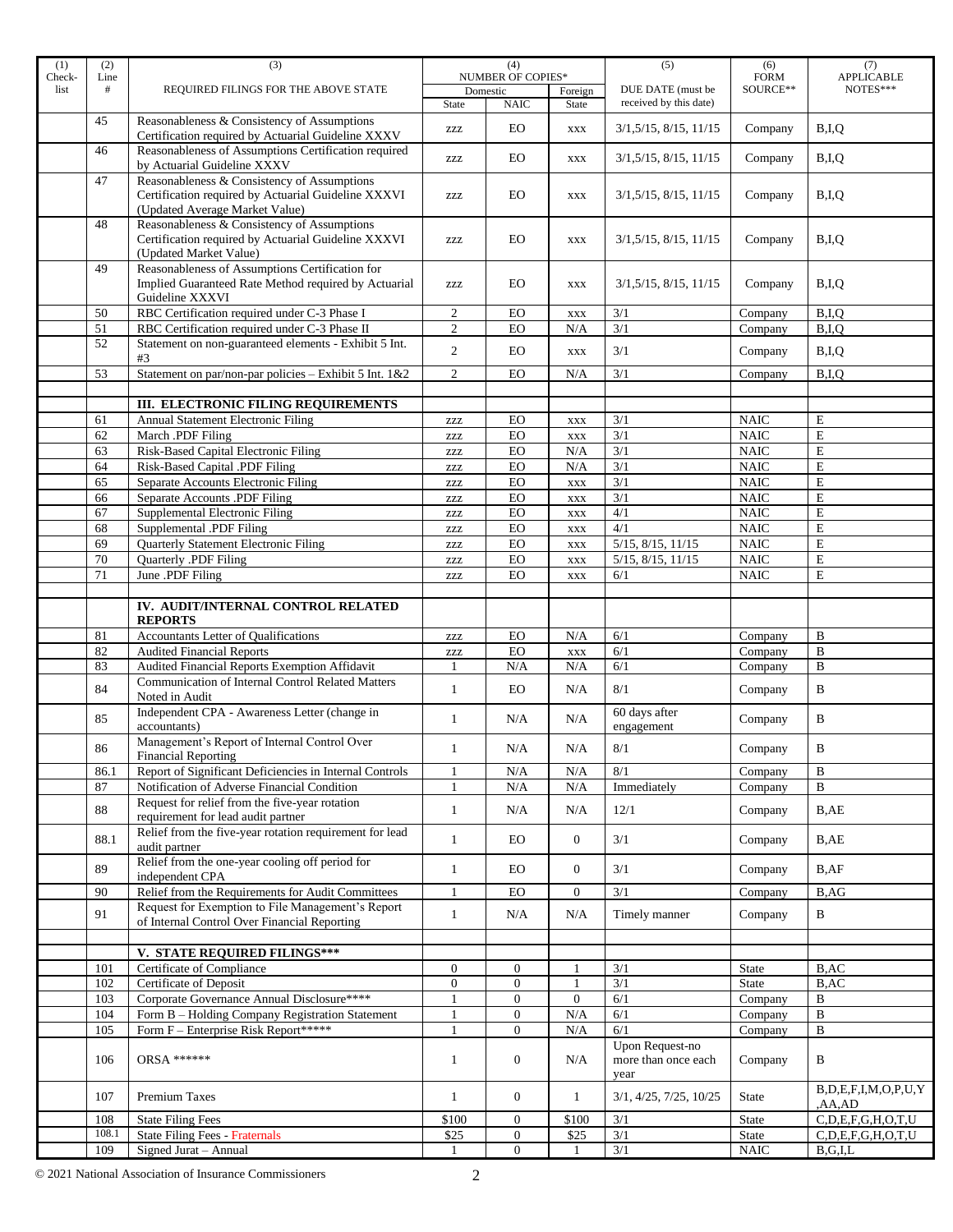| $\scriptstyle{(1)}$<br>Check- | (2)<br>Line | (3)                                                                     |              | (4)<br><b>NUMBER OF COPIES*</b> |         | (5)                       | (6)<br><b>FORM</b> | (7)<br><b>APPLICABLE</b> |
|-------------------------------|-------------|-------------------------------------------------------------------------|--------------|---------------------------------|---------|---------------------------|--------------------|--------------------------|
| list                          | #           | REQUIRED FILINGS FOR THE ABOVE STATE                                    |              | Domestic                        | Foreign | DUE DATE (must be         | SOURCE**           | NOTES***                 |
|                               |             |                                                                         | <b>State</b> | <b>NAIC</b>                     | State   | received by this date)    |                    |                          |
|                               | 109.1       | Signed Jurat – Quarterly                                                |              | 0                               |         | $5/15$ , $8/15$ , $11/15$ | <b>NAIC</b>        | B.G.I.L                  |
|                               | 110         | Certificate of Authority Renewal Fee                                    | \$200        | 0                               | \$200   | 3/1                       | Company            | C, D, E, F, G, H, O, U   |
|                               | 110.1       | Certificate of Authority Renewal Fee - Fraternals                       | \$50         | $\Omega$                        | \$50    | 3/1                       | Company            | C.D.E.F.G.H.O.U          |
|                               | 111         | Certificate of Advertising Compliance (Accident &<br>Sickness Business) |              | $\overline{0}$                  |         | 3/1                       | Company            | B, AB                    |
|                               | 112         | State Page                                                              |              | $\Omega$                        |         | 3/1                       | <b>NAIC</b>        | B.I.AD                   |
|                               | 113         | Reconciliation and Summary of Assets and Reserve<br>Requirements        |              | $\theta$                        |         | 3/1                       | <b>State</b>       | B,AH                     |
|                               | 114         | <b>Examination Assessment Fee</b>                                       | \$1,050      | $\Omega$                        | \$1,050 | 7/1                       | <b>State</b>       | O.Z. AA                  |
|                               | 115         | Annual Grievance Report                                                 |              | $\Omega$                        |         | 3/31                      | <b>State</b>       | AI                       |
|                               | 116         | <b>Utilization Review Filing</b>                                        |              | $\theta$                        |         | 4/1                       | <b>State</b>       | AJ                       |

**\*If XXX appears in this column, this state does not require this filing, if hard copy is filed with the state of domicile and if the data is filed electronically with the NAIC. If ZZZ appears in this column, this state does not require this filing if filed electronically with the NAIC but if not, 2 copies are required. If N/A appears in this column, the filing is required with the domiciliary state. EO (electronic only filing).**

**\*\*If Form Source is NAIC, the form should be obtained from the appropriate vendor.** 

**\*\*\* Refer to Notes & Instructions (below).**

**\*\*\*\*For those states that have adopted the NAIC Corporate Governance Annual Disclosure Model Act, an annual disclosure is required of all insurers or insurance groups by June 1. The Corporate Governance Annual Disclosure is a state filing only and should not be submitted by the company to the NAIC. Note however that this filing is intended to be submitted to the lead state if filed at the insurance group level. For more information on lead states, see the following**  NAIC URL: [http://www.naic.org/public\\_lead\\_state\\_report.htm.](http://www.naic.org/public_lead_state_report.htm)

**\*\*\*\*\*For those states that have adopted the NAIC updated Holding Company Model Act, a Form F filing is required annually by holding company groups. Consistent with the Form B filing requirements, the Form F is a state filing only and should not be submitted by the company to the NAIC. Note however that this filing is intended to be submitted to the lead state. For more information on lead states, see the following NAIC URL:**  [http://www.naic.org/public\\_lead\\_state\\_report.htm](http://www.naic.org/public_lead_state_report.htm)**.** 

**\*\*\*\*\*\*For those states that have adopted the NAIC updated Risk Management and Own Risk and Solvency Agreement Model Act, a summary report is required annually by insurers and insurance groups above a specified premium threshold. The ORSA Summary Report is a state filing only and should not be submitted by the company to the NAIC. Note however that this filing is intended to be submitted to the lead state if filed at the insurance group level. For more information on lead states, see the following NAIC URL:** [http://www.naic.org/public\\_lead\\_state\\_report.htm](http://www.naic.org/public_lead_state_report.htm).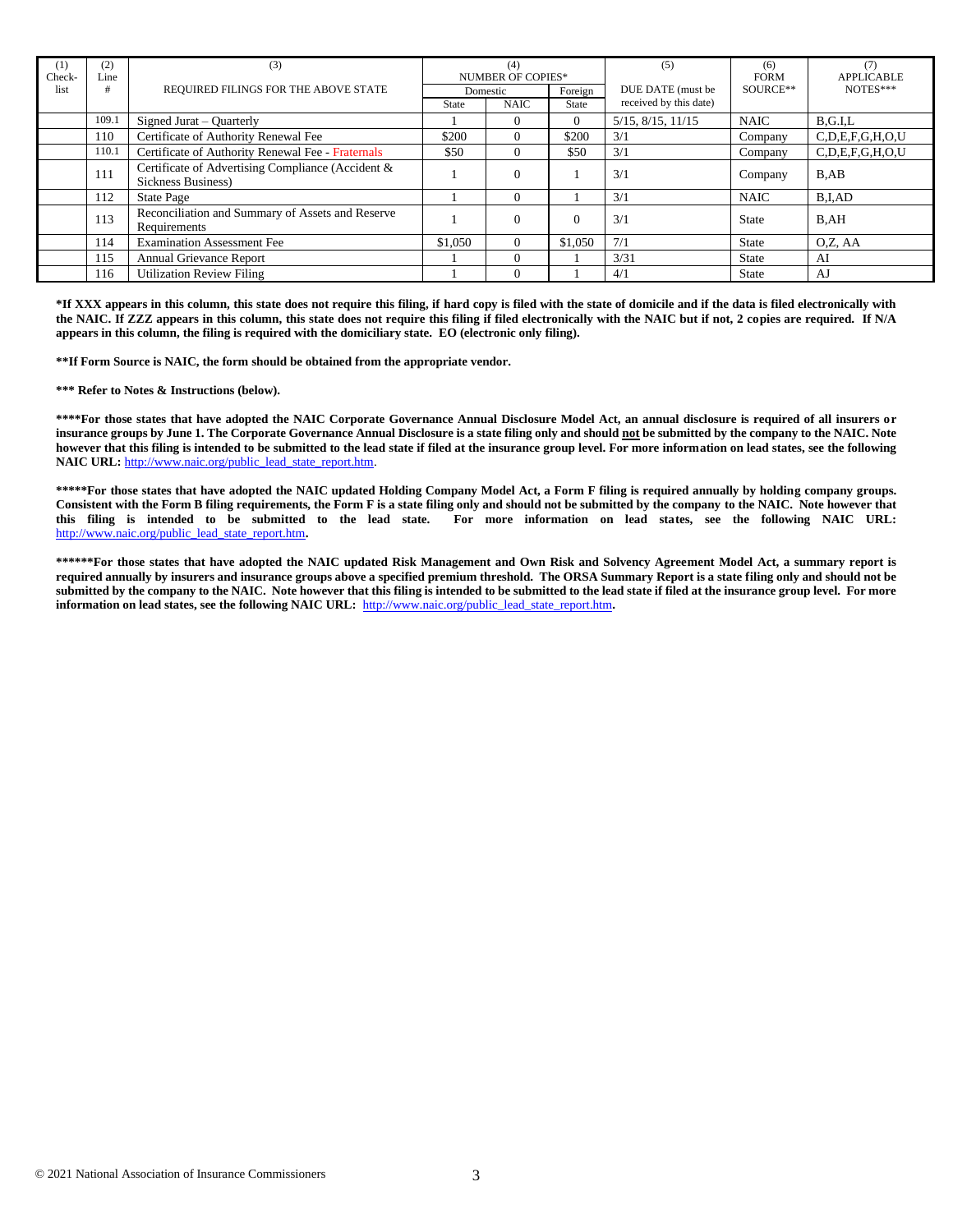|              | NOTES AND INSTRUCTIONS (A-K APPLY TO ALL FILINGS)                                                                                                                                                          |                                                                                                                                                                                                                                                                                                                                                                                                                                                                                                                               |  |
|--------------|------------------------------------------------------------------------------------------------------------------------------------------------------------------------------------------------------------|-------------------------------------------------------------------------------------------------------------------------------------------------------------------------------------------------------------------------------------------------------------------------------------------------------------------------------------------------------------------------------------------------------------------------------------------------------------------------------------------------------------------------------|--|
| $\mathbf{A}$ | Required Filings - Contact Person:                                                                                                                                                                         | Annual Filings (Foreign and Domestic Insurers)<br>OICFinancialConditions@wv.gov<br>(304) 558-2100 (Financial Conditions Section of the Company<br>Analysis & Examinations Division)<br>OICWVTaxSection@wv.gov<br>(304) 558-1900 (Tax Audit Section of the Financial<br><b>Accounting Division</b> )                                                                                                                                                                                                                           |  |
| B            | WV Offices of the Insurance<br><b>Annual Filings</b><br>Mailing Address:<br>Commissioner<br>900 Pennsylvania Ave., 7 <sup>th</sup> Fl.<br>Charleston, WV 25302                                             | Domestic and Foreign insurers <b>must file</b> the Annual Filings<br>(Jurat, Cert. of Deposit, Cert. of Advertising, Cert. of<br>Compliance) through SERFF. DO NOT MAIL or file in<br><b>OPTins.</b><br>Surplus Lines insurers, Accredited and Trusteed Reinsurers,<br>Fraternals, RRGs and Viaticals shall submit their annual filings<br>to the Annual Filing Mailing address.                                                                                                                                              |  |
|              | WV Offices of the Insurance<br><b>Tax Filings</b><br>Mailing Address:<br>Commissioner<br>900 Pennsylvania Ave, 9 <sup>th</sup> Fl.<br>Charleston, WV 25302                                                 | The Annual Premium Tax Statement (which must include the<br>State Page and the State of Domicile Retaliatory Forms) is to be<br>mailed to the Tax Filings mailing address. Filing is due on or<br>before March 1, and is located at:<br>https://www.wvinsurance.gov/Divisions/Financial-<br>Accounting#taxinfo<br>Phone: (304) 558-1900 - Tax Audit Section<br>If the Annual Premium Tax Statement and State Page are                                                                                                         |  |
|              |                                                                                                                                                                                                            | submitted through OPTins, the hard copy is not required to be<br>mailed                                                                                                                                                                                                                                                                                                                                                                                                                                                       |  |
| $\mathsf{C}$ | Mailing Address for Filing Fees:<br>Filing Fee:<br>West Virginia Insurance Commissioner<br>900 Pennsylvania Ave., 9th Fl.<br>Charleston, WV 25302                                                          | The annual fees are included on the Annual Premium Tax<br>Statement which is due on or before March 1 and is located at:<br>https://www.wvinsurance.gov/Divisions/Financial-<br>Accounting#taxinfo<br>Insurers must make remittance using only the Tax Payment Form<br>provided by this Office. The form can be located at:<br>https://www.wvinsurance.gov/Divisions/Financial-<br>Accounting#taxinfo                                                                                                                         |  |
|              |                                                                                                                                                                                                            | Phone: $(304)$ 558-1900 – Tax Audit Section                                                                                                                                                                                                                                                                                                                                                                                                                                                                                   |  |
| D            | Mailing Address for 1 <sup>st</sup> - 3 <sup>rd</sup> Quarterly Premium Tax<br>Payments:<br>Premium Tax Payment:<br>West Virginia Insurance Commissioner<br>STO/RPD<br>PO Box 1913<br>Charleston, WV 25327 | WV Code §33-43-6(e) states that for each of the quarters [first]<br>(due on or before April 25), second (due on or before July 25),<br>and third (due on or before October 25)], payment must be<br>submitted based on either one-fourth of the total tax paid during<br>the preceding calendar year OR 80% of the actual tax liability for<br>the current calendar year. The annual tax payment is due on or<br>before March 1 and to be either filed through OPTins or<br>mailed to the Tax Filings address indicated in B. |  |
|              | Premium tax payment and fee collection is<br>processed by the Receipts Processing Division<br>of the State Treasurer's Office.                                                                             | Even if there is a zero remittance, a filing must be made for<br>each quarter.<br>Three forms of filing/payment include:                                                                                                                                                                                                                                                                                                                                                                                                      |  |
|              |                                                                                                                                                                                                            | <b>1. OPTins - <math>\frac{http://www.optins.org/}{http://www.optins.org/})</math> to pre-register.</b><br>2. CHECK - Insurers must make remittance using only the<br>Tax Payment Form provided by this Office. The form is<br>located at:<br>https://www.wvinsurance.gov/Divisions/Financial-<br>Accounting#taxinfo<br>3. (FOR ZERO FILERS ONLY)                                                                                                                                                                             |  |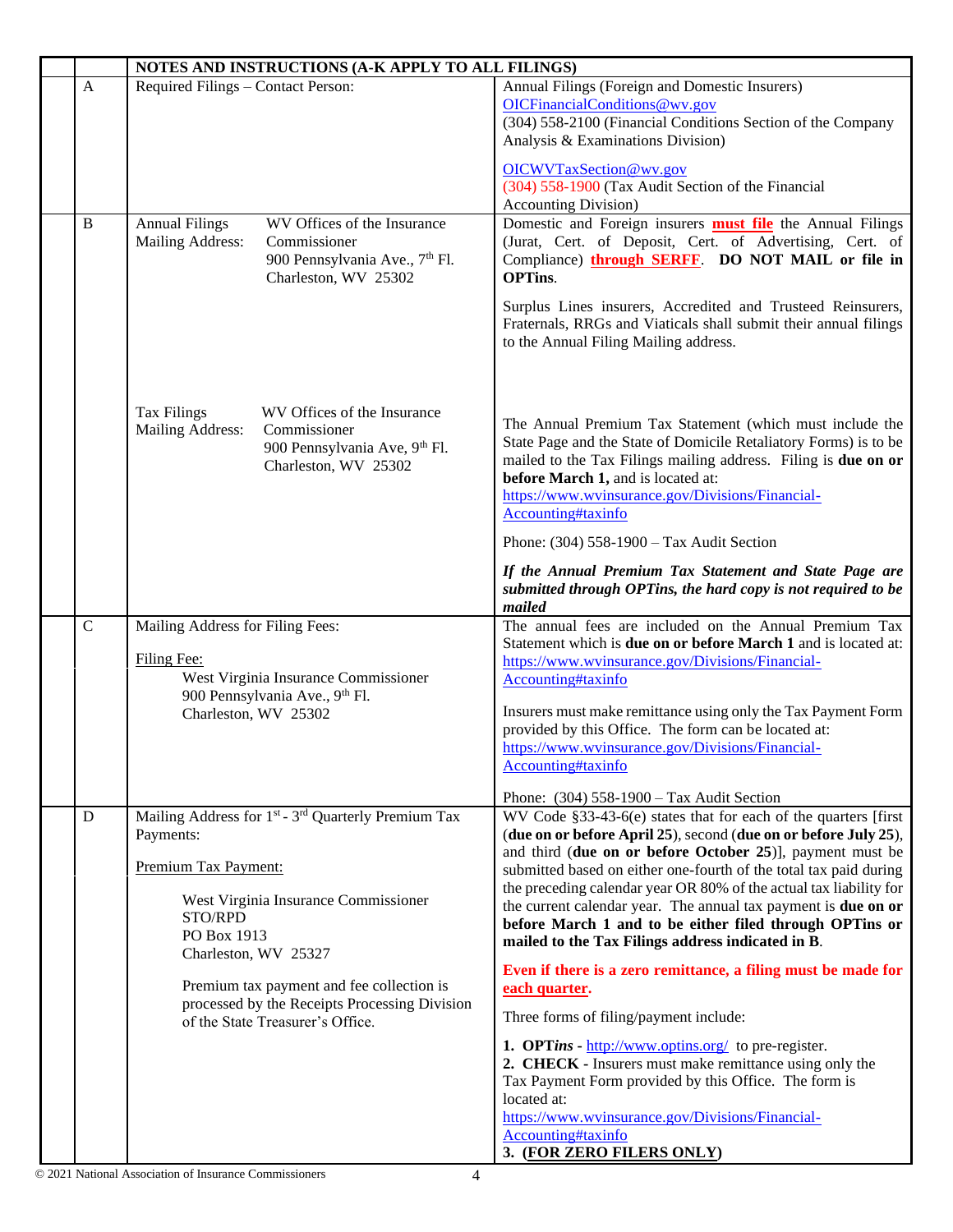|             |                                       | https://www.wvinsurance.gov/Divisions/Financial-<br>Accounting#taxinfo<br>You must retain your confirmation number.<br>Phone: (304) 558-1900 - Tax Audit Section                                                                                                                                                                                    |
|-------------|---------------------------------------|-----------------------------------------------------------------------------------------------------------------------------------------------------------------------------------------------------------------------------------------------------------------------------------------------------------------------------------------------------|
| ${\bf E}$   | Delivery Instructions:                | All filings must be <b>received</b> (not postmarked) on or before the<br>indicated due date.                                                                                                                                                                                                                                                        |
|             |                                       | If due date falls on a weekend or holiday then the deadline is<br>extended to the next business day.                                                                                                                                                                                                                                                |
| $\mathbf F$ | Penalties for Late Filings:           | WV Code §33-3-11(b) may require the insurer to pay a penalty<br>not exceeding ten thousand dollars for the late filing of Annual<br>Statements.                                                                                                                                                                                                     |
|             |                                       | WV Code §33-43-7(a) imposes a penalty of twenty-five dollars<br>(\$25) for each day throughout which a taxpayer fails to file a tax<br>return by the applicable filing date.                                                                                                                                                                        |
|             |                                       | WV Code §33-43-11 makes the taxpayer liable for interest on<br>any unpaid final assessment or penalty or portion thereof.                                                                                                                                                                                                                           |
| G           | Original Signatures:                  | Required signatures (minimum of two (2) officers) must be<br>original signatures on all filings.                                                                                                                                                                                                                                                    |
|             |                                       | Due to the ongoing COVID-19 pandemic, the OIC will accept<br>the following in lieu of original signatures:<br>scanned copies of original signatures<br>electronic signatures that comply with the West<br>Virginia Uniform Electronic Transactions Act, codified<br>at W.Va. Code § 39-1-1, et seq. in lieu of original<br>signatures.              |
| H           | Signature/Notarization/Certification: | All forms must be signed and attested by at least two (2)                                                                                                                                                                                                                                                                                           |
| I           | <b>Amended Filings:</b>               | officers where indicated.<br>Amended items must be filed with a complete explanation of<br>each amendment.                                                                                                                                                                                                                                          |
|             |                                       | If there are signature requirements for the original filing, the<br>same requirements apply to any amendment.                                                                                                                                                                                                                                       |
|             |                                       | If the original Premium Tax Filing was filed through OPTins,<br>then the amended filing must also be filed through OPTins.                                                                                                                                                                                                                          |
| J           | Extension from normal filings:        | A request for extension must be filed not less than ten (10) days<br>prior to due date and provide sufficient detail.                                                                                                                                                                                                                               |
| K           | Bar Codes (State or NAIC):            | <b>NAIC</b>                                                                                                                                                                                                                                                                                                                                         |
| L           | Signed Jurat:                         | All licensed companies must file a signed Jurat that must include<br>a minimum of two (2) officers' signatures.<br><b>DO NOT FILE IN OPTINS</b>                                                                                                                                                                                                     |
|             |                                       | Due to the ongoing COVID-19 pandemic, the OIC will accept<br>the following in lieu of original signatures:<br>scanned copies of original signatures<br>electronic signatures that comply with the West<br>$\bullet$<br>Virginia Uniform Electronic Transactions Act, codified<br>at W.Va. Code § 39-1-1, et seq. in lieu of original<br>signatures. |
| M           | <b>NONE Filings:</b>                  | See NAIC Annual Statement Instructions.                                                                                                                                                                                                                                                                                                             |
|             |                                       | Exceptions to these instructions are noted on the form.                                                                                                                                                                                                                                                                                             |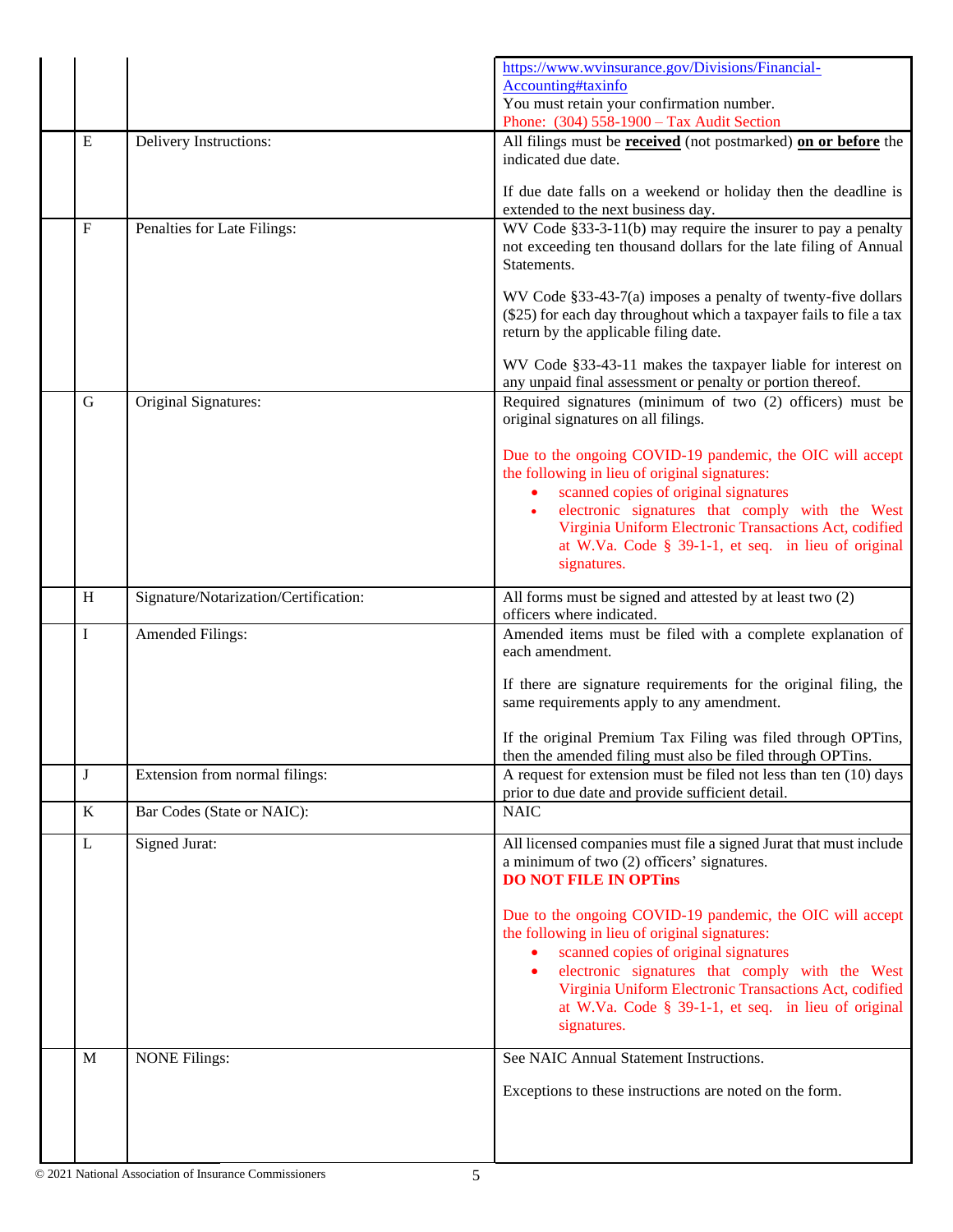|             |                                                                      | Tax statements and payment forms are required to be filed and<br>completed regardless of tax liability. Zero liability must file<br>returns marked -0-.                                                                       |
|-------------|----------------------------------------------------------------------|-------------------------------------------------------------------------------------------------------------------------------------------------------------------------------------------------------------------------------|
| N           | Filings new, discontinued or modified materially since<br>last year: | Forms and instructions on the web have been updated.                                                                                                                                                                          |
| O           | Checks:                                                              | Make checks payable to:<br>WV Offices of the Insurance Commissioner                                                                                                                                                           |
| $\mathbf P$ | Computer Generated or Tax Software Packages:                         | Computer generated or tax software packages for Quarterly<br>Payment Form, Annual Premium Tax Statement, and Annual<br>Tax Payment Form are NOT acceptable. Must use forms<br>from our website: Tax Forms or file thru OPTins |
| Q           | <b>Additional Copies:</b>                                            | If copies are required to be filed, file one (1) original and a copy<br>as indicated.                                                                                                                                         |
| $\mathbf R$ | HMO/PEIA Rates:                                                      | File with:<br>Rates and Forms Division<br>PO Box 50540<br>Charleston, WV 25305-0540                                                                                                                                           |
| S           | Grievance Procedure:                                                 | File with:<br><b>Consumer Services Division</b><br>PO Box 50540<br>Charleston, WV 25305-0540                                                                                                                                  |
| T           | <b>State Filing Fees:</b>                                            | The annual fees are included on the Annual Premium Tax<br>Statement. See Note C and D.                                                                                                                                        |
|             |                                                                      | Life insurers and Property and Casualty insurers reporting on the<br>Health Blank must remit a \$100 Annual Statement filing fee.                                                                                             |
|             |                                                                      | HMOs remit a \$100 Annual Statement filing fee along with the<br>Application for License (Form A-10) which is located at:                                                                                                     |
|             |                                                                      | http://www.wvinsurance.gov/company/Forms/HMO                                                                                                                                                                                  |
|             |                                                                      | HMDIs are not subject to an Annual Statement filing fee.                                                                                                                                                                      |
|             |                                                                      | Licensed fraternal companies must remit a \$25 annual statement<br>filing fee with the signed Jurat.                                                                                                                          |
|             |                                                                      | Some fees are now able to be paid by credit card. Instructions<br>are located at: https://www.wvinsurance.gov/company-fee-pay                                                                                                 |
| U           | <b>COA Renewal Fees:</b>                                             | COA renewal fee is remitted with Tax Payment Form or your<br>Application for License (Form A-10-required only for HMO's<br>and HMDI's) and is <b>due on or before March 1</b> . See Note C.                                   |
| V           | HMO Requirement:                                                     | Only HMOs are subject to this requirement.                                                                                                                                                                                    |
| W           | Special Instruction for foreign HMOs:                                | Foreign licensed HMOs are required to make the same type and<br>number of filing as a domestic HMO.                                                                                                                           |
| X           | Monthly Financial Statements/Quarterly Financial<br>Statements:      | Monthly financial statements must be filed if written request is<br>issued by the commissioner.                                                                                                                               |
|             |                                                                      | Foreign and alien licensed insurers are waived from filing hard<br>copy quarterly financial statements unless requested.                                                                                                      |
| $\mathbf Y$ | Premium Taxes:                                                       | HMO and HMDI are tax exempt and not required to file returns<br>but are required to file Application for License (Form A-10)<br>located at:<br>http://www.wvinsurance.gov/company/Forms/HMO.                                  |
|             |                                                                      | Life insurers and Property and Casualty insurers must file the<br>appropriate tax returns. Forms are located at:                                                                                                              |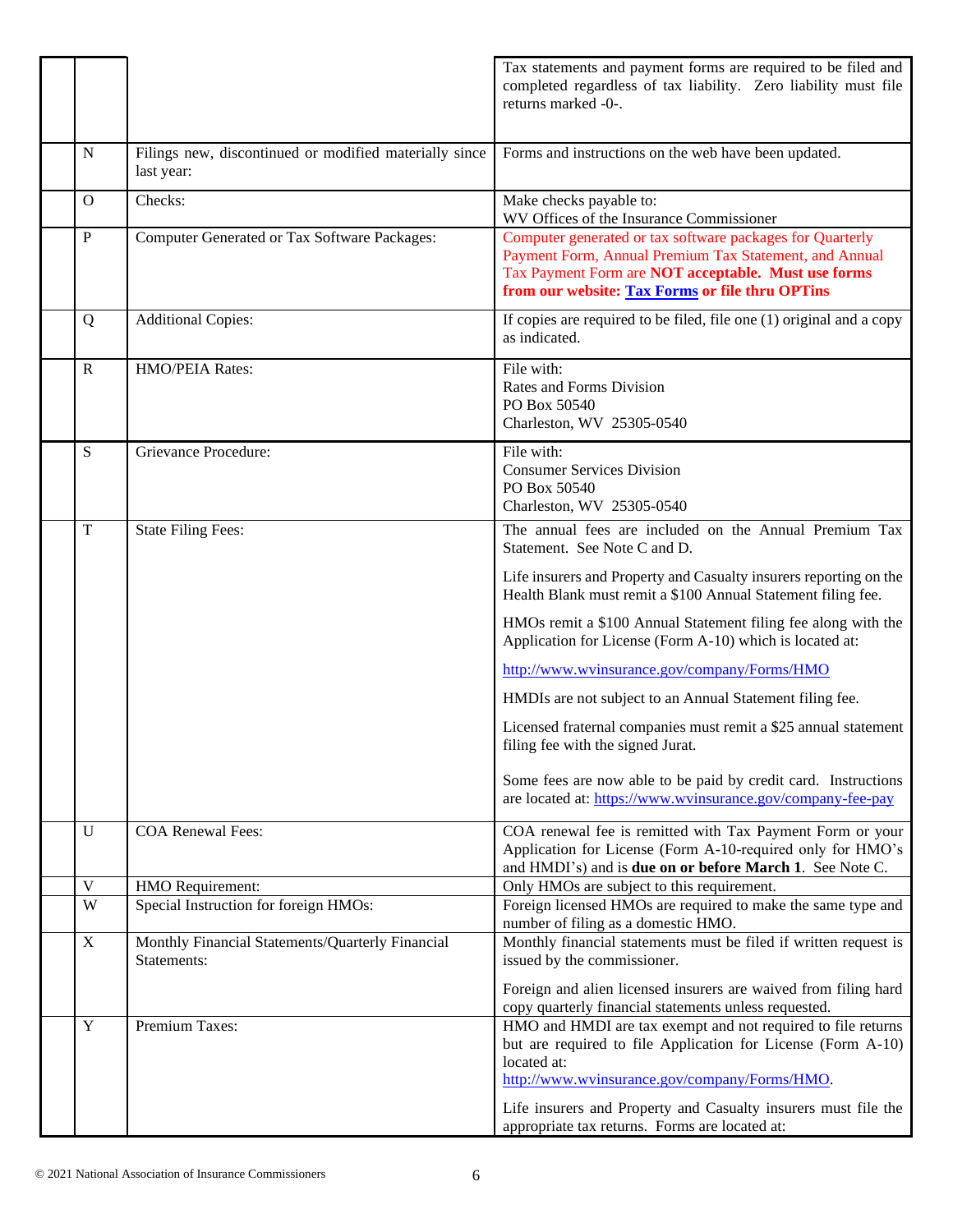|    |                                                     | https://www.wvinsurance.gov/Divisions/Financial-<br>Accounting#taxinfo                                                                                                                                                                                                                                                                                                          |
|----|-----------------------------------------------------|---------------------------------------------------------------------------------------------------------------------------------------------------------------------------------------------------------------------------------------------------------------------------------------------------------------------------------------------------------------------------------|
|    |                                                     | Licensed fraternal companies are tax exempt and not required to<br>file returns.                                                                                                                                                                                                                                                                                                |
|    |                                                     | Phone: $(304)$ 558-1900 – Tax Audit Section                                                                                                                                                                                                                                                                                                                                     |
| Z  | Mailing Address:                                    | Two forms of payments include:                                                                                                                                                                                                                                                                                                                                                  |
|    | <b>Examination Assessment Fee:</b>                  | <b>OPTins</b> - $\frac{http://www.optins.org/}{http://www.optins.org/})$ to pre-register.                                                                                                                                                                                                                                                                                       |
|    |                                                     | And by Check                                                                                                                                                                                                                                                                                                                                                                    |
|    | West Virginia Insurance Commissioner                | Form located at:<br>https://www.wvinsurance.gov/Divisions/Financial-                                                                                                                                                                                                                                                                                                            |
|    | STO/RPD<br>PO Box 1861                              | Accounting#taxinfo                                                                                                                                                                                                                                                                                                                                                              |
|    | Charleston, WV 25327                                | Fraternal societies must make remittance using only the<br>Payment Form provided by this Office.                                                                                                                                                                                                                                                                                |
|    |                                                     | The payment is due on or before July 1.<br>Phone: (304) 558-1900 - Tax Audit Section                                                                                                                                                                                                                                                                                            |
| AA | Premium Tax Penalties:                              | WV Code §33-43-7(a) imposes a penalty of twenty-five dollars<br>(\$25) for each day throughout which a taxpayer fails to file a tax<br>return by the applicable filing date.                                                                                                                                                                                                    |
|    |                                                     | WV Code §33-43-7(b) imposes a penalty of 1% of the unpaid<br>portion for each day throughout for failure to pay a tax/fee<br>liability in full.                                                                                                                                                                                                                                 |
|    |                                                     | WV Code §33-43-11 makes the taxpayer liable for interest on<br>any unpaid final assessment or penalty or portion thereof.                                                                                                                                                                                                                                                       |
| AB | Certificate of Advertising Compliance:              | Pursuant to W. V. C. S. R. 114-10-17.2, a Certificate of<br>Advertising Compliance must be filed by all entities licensed to<br>write accident and sickness insurance that meet the applicability<br>requirements per Section 2 of that Rule. Rule located at: Leg.<br>Rule $§114-10$ . File certificates with the Signed Jurat Page or<br>Application for License (Form A-10). |
|    |                                                     | Pursuant to W. V. C. S. R. 114-11-9.3, a Certificate of<br>Advertising Compliance must be filed by all entities licensed to<br>write life and annuities insurance that meet the applicability<br>requirements per Section 2 of that Rule. Leg. Rule §114-11.                                                                                                                    |
|    |                                                     | You may devise your own statement or use the form provided<br>under General Forms at:<br>https://www.wvinsurance.gov/company                                                                                                                                                                                                                                                    |
| AC | Certificate of Compliance - Certificate of Deposit: | Foreign and alien licensed insurers must file these certificates<br>with the Signed Jurat Page or Application for License (Form A-<br>$10$ ).                                                                                                                                                                                                                                   |
|    |                                                     | Certificate of Compliance is a Certificate of<br>The<br>Compliance/Good Standing from your state of domicile and not<br>the Certificate of Authority.                                                                                                                                                                                                                           |
| AD | State Page:                                         | File one copy with the Annual Premium Tax Statement (Form<br>IC-PT).                                                                                                                                                                                                                                                                                                            |
|    |                                                     | Title Companies – File copy of Schedule T.                                                                                                                                                                                                                                                                                                                                      |
|    |                                                     | Fraternals - Not Applicable.                                                                                                                                                                                                                                                                                                                                                    |
| AE | Request and relief from 5 year CPA rotation         | WV Code $§$ 33-33-6(d) an insurer may make application to the                                                                                                                                                                                                                                                                                                                   |
|    | requirement for lead audit partner                  | commissioner for relief from the 5 year CPA rotation<br>requirement on the basis of unusual circumstances.<br>The                                                                                                                                                                                                                                                               |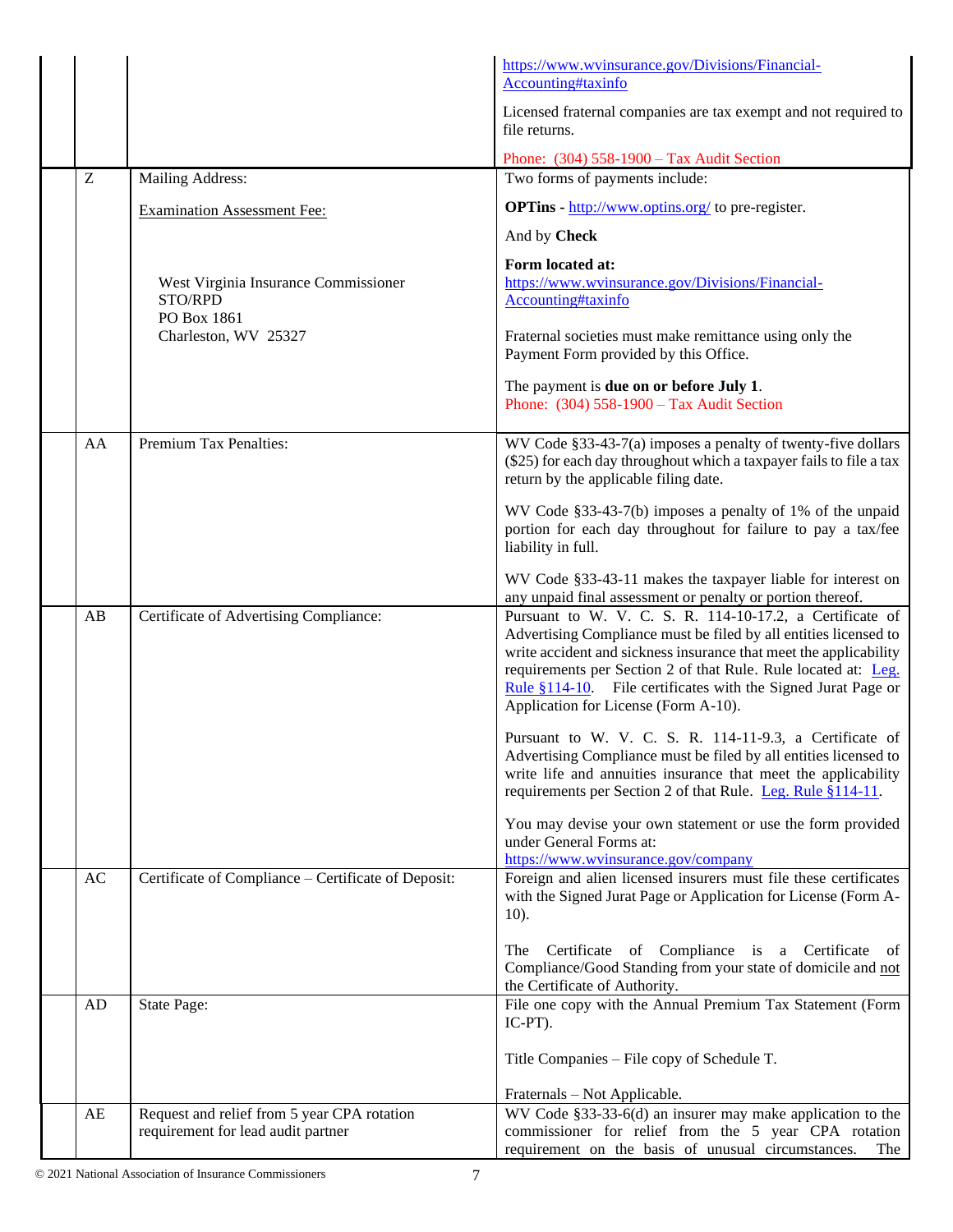|    |                                                                  | application should be made at least 30 days before the end of the<br>calendar year. A copy of the Commissioner's approval shall be<br>filed with the Annual Statement.                                                                                                                                                                                                                                                                                                                                                                                                   |
|----|------------------------------------------------------------------|--------------------------------------------------------------------------------------------------------------------------------------------------------------------------------------------------------------------------------------------------------------------------------------------------------------------------------------------------------------------------------------------------------------------------------------------------------------------------------------------------------------------------------------------------------------------------|
| AF | Relief from the 1 year cooling off period for<br>independent CPA | WV Code $§$ 33-33-6(k) an insurer may make application to the<br>commissioner for relief from the 1 year cooling off period on the<br>basis of unusual circumstances. The application should be made<br>at least 30 days before the end of the calendar year. A copy of<br>the Commissioner's approval shall be filed with the Annual<br>Statement.                                                                                                                                                                                                                      |
| AG | Relief from the Requirements for Audit Committees                | WV Code §33-33-12(8) an insurer may make application to the<br>commissioner for relief from the audit committee requirement<br>on the basis of hardship. The application should be made at least<br>30 days before the end of the calendar year. A copy of the<br>Commissioner's approval shall be filed with the Annual<br>Statement.                                                                                                                                                                                                                                   |
| AH | Reconciliation and Summary of Assets and Reserve<br>Requirements | WV Code §33-8-22(b) A property and casualty, financial<br>guaranty, mortgage guaranty or accident and health sickness<br>insurer shall supplement its annual statement with a<br>reconciliation and summary of its assets and reserve<br>requirements as required in subsection (a) of this section. A<br>reconciliation and summary showing that an insurer's assets as<br>required in said subsection are greater than or equal to its<br>undiscounted reserves referred to in said subsection are<br>sufficient to satisfy this requirement.<br>Forms are located at: |
| AI | Annual Grievance Report                                          | https://www.wvinsurance.gov/company<br>Pursuant to W.Va. Code §114-96-3 an Annual Grievance<br>Report must be filed no later than March 31st, if your<br>company's policies meet the definition of "Health Benefit<br>Plan" (see W.Va. Code §114-96-3, 2.18). If you do not meet<br>this definition, you will not need to file a report.                                                                                                                                                                                                                                 |
|    |                                                                  | Complete and file in SERFF. If you have questions, please<br>contact OICAnnualGR@wv.gov<br><b>Grievance Report Link</b>                                                                                                                                                                                                                                                                                                                                                                                                                                                  |
| AJ | <b>Utilization Review Filing</b>                                 | Pursuant to W.V. C. S. R. §114-95, any insurer offering a health<br>benefit plan that provides or performs utilization review services<br>shall submit the filing annually through SERFF.                                                                                                                                                                                                                                                                                                                                                                                |